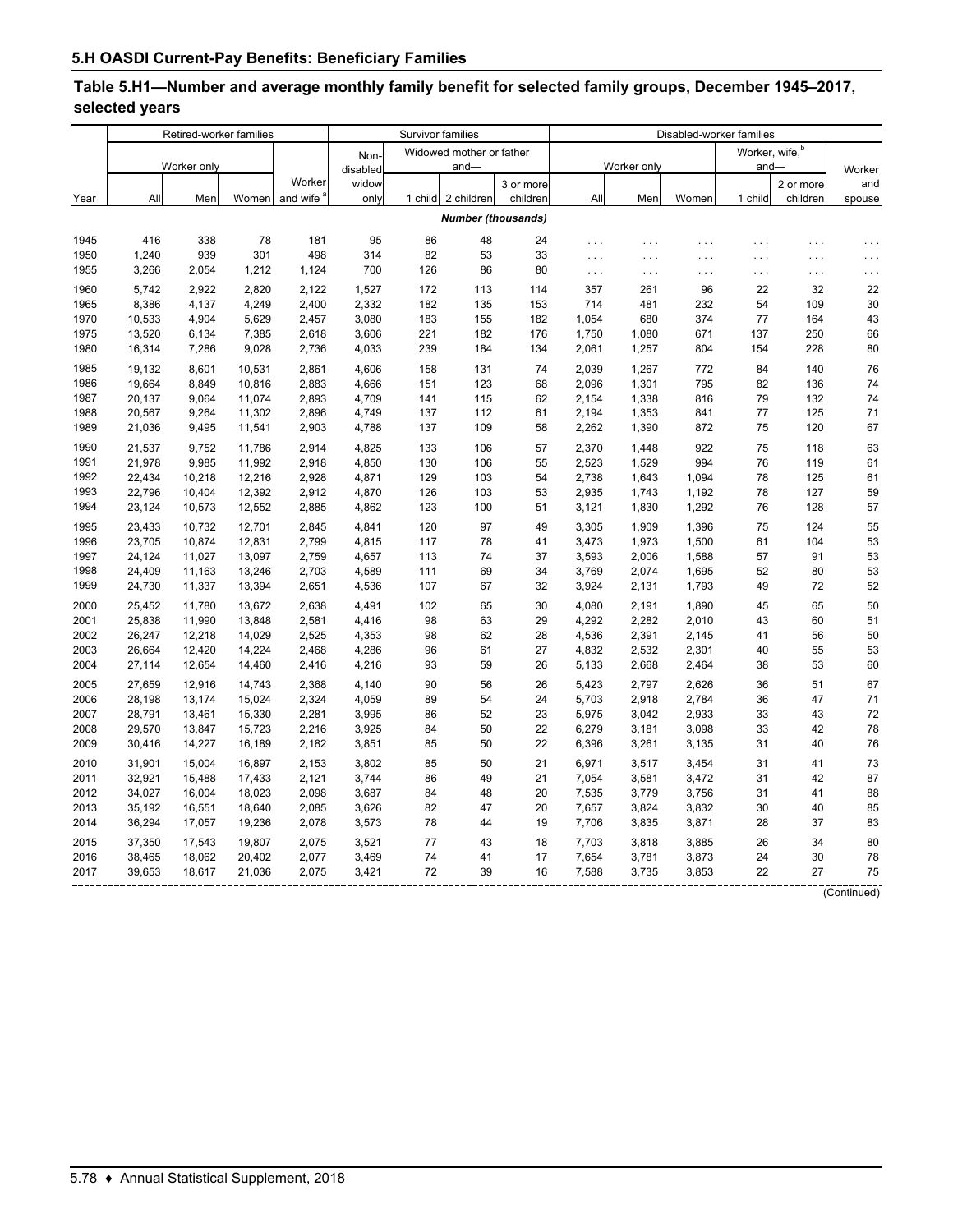## **Table 5.H1—Number and average monthly family benefit for selected family groups, December 1945–2017, selected years—***Continued*

|              | Retired-worker families |                      |                  |                       | Survivor families  |                      |                          |                                          | Disabled-worker families |                      |                  |                            |                      |                      |
|--------------|-------------------------|----------------------|------------------|-----------------------|--------------------|----------------------|--------------------------|------------------------------------------|--------------------------|----------------------|------------------|----------------------------|----------------------|----------------------|
|              |                         |                      |                  |                       | Non-               |                      | Widowed mother or father |                                          |                          |                      |                  | Worker, wife, <sup>b</sup> |                      |                      |
|              |                         | Worker only          |                  |                       | disabled           |                      | $and -$                  |                                          |                          | Worker only          |                  | $and-$                     |                      | Worker               |
|              |                         |                      |                  | Worker                | widow              |                      |                          | 3 or more                                |                          |                      |                  |                            | 2 or more            | and                  |
| Year         | All                     | Men                  | Women            | and wife <sup>®</sup> | only               |                      | 1 child 2 children       | children                                 | All                      | Men                  | Women            | 1 child                    | children             | spouse               |
|              |                         |                      |                  |                       |                    |                      |                          | Average monthly family benefit (dollars) |                          |                      |                  |                            |                      |                      |
| 1945         | 23.50                   | 24.50                | 19.50            | 38.50                 | 20.20              | 34.10                | 47.70                    | 50.40                                    | $\cdots$                 | $\cdots$             | .                | $\cdots$                   | .                    | .                    |
| 1950         | 42.20                   | 44.60                | 34.80            | 71.70                 | 36.50              | 76.90                | 93.90                    | 92.40                                    | $\cdots$                 | $\cdots$             | .                | $\cdots$                   | .                    | .                    |
| 1955         | 59.10                   | 64.60                | 49.80            | 103.50                | 48.70              | 106.80               | 135.40                   | 133.20                                   | $\ldots$                 | $\sim$ . $\sim$      | $\cdots$         | $\cdots$                   | $\ldots$             | $\cdots$             |
| 1960         | 69.90                   | 79.90                | 59.60            | 123.90                | 57.70              | 131.70               | 188.00                   | 181.70                                   | 87.90                    | 91.90                | 76.90            | 184.70                     | 192.20               | 135.50               |
| 1965         | 80.10                   | 90.50                | 70.00            | 141.50                | 73.90              | 153.00               | 219.80                   | 218.10                                   | 95.40                    | 100.70               | 85.00            | 201.00                     | 216.30               | 145.90               |
| 1970         | 114.20                  | 128.70               | 101.60           | 198.90                | 102.40             | 213.00               | 291.10                   | 289.90                                   | 128.10                   | 136.30               | 113.10           | 264.10                     | 273.20               | 199.20               |
| 1975         | 201.60                  | 225.50               | 181.80           | 343.90                | 195.90             | 367.20               | 468.60                   | 461.80                                   | 218.90                   | 240.00               | 185.00           | 441.00                     | 454.00               | 344.00               |
| 1980         | 333.00                  | 377.10               | 297.40           | 566.60                | 311.60             | 612.80               | 759.20                   | 740.50                                   | 355.40                   | 396.20               | 291.70           | 727.00                     | 746.10               | 573.00               |
| 1985         | 465.80                  | 531.80               | 412.00           | 813.90                | 434.30             | 829.60               | 981.50                   | 924.90                                   | 466.90                   | 523.10               | 374.60           | 898.10                     | 895.20               | 765.00               |
| 1986         | 475.20                  | 542.60               | 420.10           | 831.30                | 444.90             | 841.70               | 994.00                   | 939.80                                   | 470.70                   | 527.80               | 377.40           | 896.90                     | 888.30               | 773.30               |
| 1987         | 499.20                  | 570.40               | 440.80           | 873.30                | 468.70             | 882.10               | 1,032.30                 | 968.90                                   | 491.60                   | 552.00               | 392.60           | 929.40                     | 918.30               | 815.50               |
| 1988         | 522.70                  | 597.20               | 461.70           | 914.10                | 493.60             | 921.80               | 1,070.40                 | 1,012.90                                 | 512.20                   | 576.10               | 409.50           | 960.20                     | 938.40               | 855.40               |
| 1989         | 552.10                  | 630.70               | 487.40           | 965.60                | 522.80             | 967.80               | 1,120.00                 | 1,064.60                                 | 539.30                   | 607.10               | 431.20           | 1,009.40                   | 971.90               | 903.70               |
| 1990         | 588.30                  | 671.90               | 519.10           | 1,026.60              | 557.90             | 1,020.20             | 1,177.70                 | 1,124.60                                 | 570.40                   | 642.80               | 456.80           | 1,062.10                   | 1.016.00             | 960.80               |
| 1991         | 614.70                  | 702.00               | 542.10           | 1,071.70              | 584.90             | 1,059.80             | 1,216.80                 | 1,160.60                                 | 592.30                   | 668.40               | 475.50           | 1,098.00                   | 1,043.30             | 1,004.70             |
| 1992         | 637.80                  | 728.10               | 562.30           | 1,110.50              | 609.00             | 1,086.90             | 1,252.40                 | 1,190.80                                 | 609.50                   | 688.70               | 490.70           | 1,122.10                   | 1,057.40             | 1,045.00             |
| 1993         | 659.10                  | 751.90               | 581.20           | 1,145.40              | 632.20             | 1,114.20             | 1,282.60                 | 1,229.40                                 | 625.50                   | 707.20               | 506.00           | 1,143.00                   | 1,074.20             | 1,078.20             |
| 1994         | 682.30                  | 777.80               | 601.80           | 1,183.70              | 657.10             | 1,150.10             | 1,328.40                 | 1,271.00                                 | 646.20                   | 731.80               | 525.00           | 1,177.60                   | 1,100.00             | 1,118.60             |
| 1995         | 704.80                  | 803.00               | 621.80           | 1,220.60              | 681.60             | 1,184.50             | 1,365.50                 | 1,299.80                                 | 667.60                   | 757.40               | 544.80           | 1,205.50                   | 1,130.90             | 1,159.90             |
| 1996         | 730.00                  | 831.10               | 644.20           | 1,262.10              | 708.70             | 1,222.50             | 1,450.60                 | 1,347.20                                 | 690.60                   | 785.30               | 566.00           | 1,245.90                   | 1,148.50             | 1,200.60             |
| 1997         | 750.20                  | 853.70               | 663.10           | 1,294.60              | 733.20             | 1,250.30             | 1,502.60                 | 1,358.00                                 | 708.00                   | 806.60               | 583.60           | 1,280.20                   | 1,165.90             | 1,238.50             |
| 1998<br>1999 | 765.10<br>789.80        | 870.50<br>898.60     | 676.40<br>697.70 | 1,317.70<br>1,356.80  | 750.90<br>776.60   | 1,277.00<br>1,325.40 | 1,537.70<br>1,590.40     | 1,393.20<br>1,446.30                     | 720.00<br>741.20         | 820.20<br>844.50     | 597.40<br>618.50 | 1,300.40<br>1,344.90       | 1,189.40<br>1,224.20 | 1,261.90<br>1,295.30 |
|              |                         |                      |                  |                       |                    |                      |                          |                                          |                          |                      |                  |                            |                      |                      |
| 2000         | 830.10                  | 945.90               | 730.30           | 1,419.90              | 812.30             | 1,387.90             | 1,675.40                 | 1,513.20                                 | 773.60                   | 880.70               | 649.40           | 1,394.20                   | 1,274.30             | 1,355.50             |
| 2001         | 860.20                  | 979.90               | 756.60           | 1,465.50              | 842.90             | 1,439.70             | 1,755.10                 | 1,600.60                                 | 801.20                   | 911.00               | 676.60           | 1,440.70                   | 1,317.90             | 1,405.70             |
| 2002<br>2003 | 881.30<br>908.70        | 1,003.80<br>1,035.20 | 774.60<br>798.30 | 1,494.20<br>1,534.90  | 863.40<br>890.50   | 1,473.20<br>1,525.40 | 1,812.10<br>1,881.00     | 1,664.50<br>1,724.20                     | 820.50<br>848.00         | 931.90<br>962.50     | 696.40<br>722.00 | 1,468.10<br>1,517.70       | 1,352.50<br>1,409.60 | 1,449.20<br>1,497.50 |
| 2004         | 941.90                  | 1,073.20             | 826.90           | 1,585.40              | 922.40             | 1,588.30             | 1,952.80                 | 1,803.40                                 | 880.20                   | 998.00               | 752.50           | 1,572.90                   | 1,463.30             | 1,566.50             |
|              |                         |                      |                  |                       |                    |                      |                          |                                          |                          |                      |                  |                            |                      |                      |
| 2005         | 989.00<br>1,031.30      | 1,126.80<br>1,174.70 | 868.30<br>905.70 | 1,660.30<br>1,726.10  | 969.10<br>1,009.80 | 1,663.30<br>1,737.10 | 2,061.30<br>2,146.70     | 1,885.40<br>1,980.80                     | 923.20<br>961.10         | 1,045.60<br>1,089.10 | 792.80<br>827.00 | 1,652.00<br>1,722.20       | 1,540.90<br>1,599.90 | 1,668.50<br>1,743.80 |
| 2006<br>2007 | 1,065.90                | 1,213.50             | 936.20           | 1,775.90              | 1,042.40           | 1,791.90             | 2,221.10                 | 2,051.10                                 | 987.40                   | 1,116.90             | 853.10           | 1,775.80                   | 1,655.60             | 1,796.60             |
| 2008         | 1,140.20                | 1,297.40             | 1,001.90         | 1,894.30              | 1,114.20           | 1,910.50             | 2,371.80                 | 2,187.80                                 | 1,045.20                 | 1,179.70             | 907.20           | 1,879.20                   | 1,752.60             | 1,911.80             |
| 2009         | 1,153.40                | 1,312.40             | 1,013.70         | 1,912.90              | 1,125.20           | 1,939.80             | 2,403.30                 | 2,212.40                                 | 1,058.40                 | 1,187.80             | 923.80           | 1,908.80                   | 1,778.40             | 1,953.50             |
| 2010         | 1,164.00                | 1,321.60             | 1,024.00         | 1,930.30              | 1,135.50           | 1,956.30             | 2,418.40                 | 2,220.10                                 | 1,049.70                 | 1,178.10             | 918.80           | 1,906.30                   | 1,787.00             | 1,960.70             |
| 2011         | 1,217.15                | 1,379.72             | 1,072.71         | 2,019.19              | 1,186.32           | 2,029.74             | 2,513.46                 | 2,306.29                                 | 1,104.77                 | 1,233.93             | 971.56           | 1,972.65                   | 1,842.37             | 2,014.12             |
| 2012         | 1,250.19                | 1,414.89             | 1,103.94         | 2,077.57              | 1,216.99           | 2,068.43             | 2,561.39                 | 2,332.83                                 | 1,111.78                 | 1,242.00             | 980.77           | 2,007.33                   | 1,880.52             | 2,051.01             |
| 2013         | 1,282.37                | 1,448.37             | 1,134.97         | 2,140.05              | 1,245.87           | 2,108.95             | 2,603.72                 | 2,362.85                                 | 1,128.22                 | 1,257.28             | 999.44           | 2,035.60                   | 1,908.76             | 2,074.92             |
| 2014         | 1,316.91                | 1,484.19             | 1,168.57         | 2,209.42              | 1,277.67           | 2,149.49             | 2,644.62                 | 2,415.33                                 | 1,147.48                 | 1,275.98             | 1,020.16         | 2,066.82                   | 1,946.53             | 2,103.50             |
| 2015         | 1,329.79                | 1,495.16             | 1,183.33         | 2,249.15              | 1,288.60           | 2,156.10             | 2,658.93                 | 2,414.75                                 | 1,148.40                 | 1,274.67             | 1,024.31         | 2,073.09                   | 1,952.35             | 2,102.32             |
| 2016         | 1,347.88                | 1,512.08             | 1,202.51         | 2,295.62              | 1,303.40           | 2,171.58             | 2,673.42                 | 2,435.93                                 | 1,154.08                 | 1,279.28             | 1,031.84         | 2,088.26                   | 1,968.02             | 2,108.90             |
| 2017         | 1,391.50                | 1,557.72             | 1,244.40         | 2,383.03              | 1,341.33           | 2,229.66             | 2,754.49                 | 2,503.16                                 | 1,179.65                 | 1,305.72             | 1,057.44         | 2,140.58                   | 2,028.40             | 2,151.16             |
|              |                         |                      |                  |                       |                    |                      |                          |                                          |                          |                      |                  |                            |                      |                      |

SOURCE: Social Security Administration, Master Beneficiary Record. Data for 1945–1984 are based on various sampling rates. Data for 1985–2005 are based on a 10 percent sample. All other years are 100 percent data.

NOTES: Totals do not necessarily equal the sum of rounded components.

. . . = not applicable.

a. Wife's entitlement based on age.

b. Wife's entitlement based on care of children.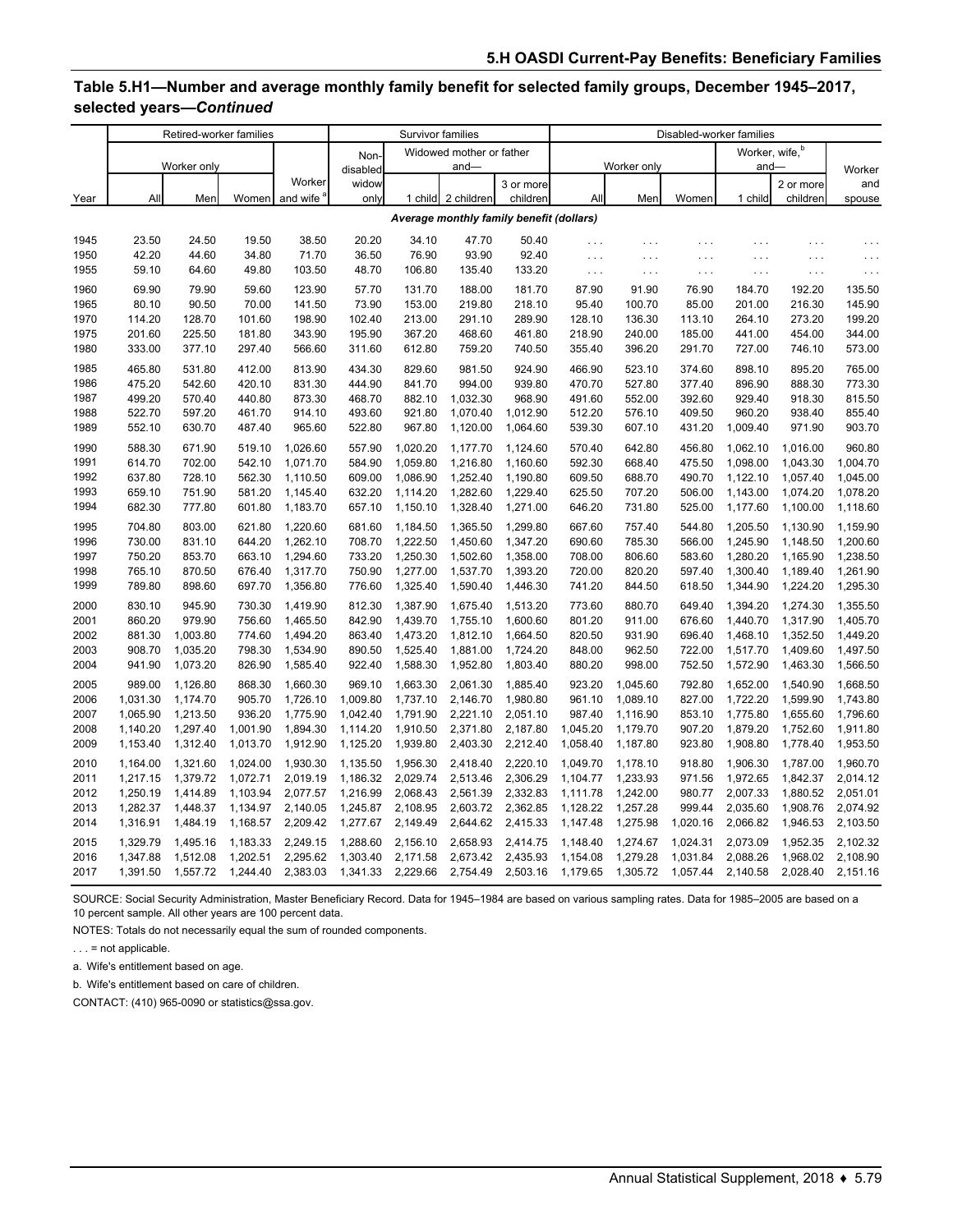### **Table 5.H2—Number, average primary insurance amount, and average monthly family benefit for selected family groups, December 2017**

|                                       | Number (thousands) |                                 | Average primary insurance | Average monthly family |  |  |  |  |  |  |
|---------------------------------------|--------------------|---------------------------------|---------------------------|------------------------|--|--|--|--|--|--|
| Family group                          | Families           | Beneficiaries                   | amount (dollars)          | benefit (dollars)      |  |  |  |  |  |  |
|                                       |                    | <b>Retired-worker families</b>  |                           |                        |  |  |  |  |  |  |
| Worker only                           | 39,653             | 39,653                          | 1,447.25                  | 1,391.50               |  |  |  |  |  |  |
| Men                                   | 18,617             | 18,617                          | 1,733.45                  | 1,557.72               |  |  |  |  |  |  |
| Full benefit                          | 6,017              | 6,017                           | 1,805.00                  | 1,862.56               |  |  |  |  |  |  |
| Reduced benefit                       | 12,601             | 12,601                          | 1,699.29                  | 1,412.16               |  |  |  |  |  |  |
| Women                                 | 21,036             | 21,036                          | 1,193.94                  | 1,244.40               |  |  |  |  |  |  |
| Full benefit                          | 5,764              | 5,764                           | 1,303.36                  | 1,469.35               |  |  |  |  |  |  |
| Reduced benefit                       | 15,272             | 15,272                          | 1,152.65                  | 1,159.50               |  |  |  |  |  |  |
| Worker and wife                       | 2,075              | 4,157                           | 1,768.86                  | 2,383.03               |  |  |  |  |  |  |
| Full worker benefit                   | 856                | 1,715                           | 1,844.98                  | 2,747.75               |  |  |  |  |  |  |
| Reduced worker benefit                | 1,219              | 2,442                           | 1,715.45                  | 2,127.09               |  |  |  |  |  |  |
| Worker and husband                    | 145                | 292                             | 1,231.73                  | 1,741.64               |  |  |  |  |  |  |
| Worker and children                   | 483                | 1,052                           | 1,620.01                  | 2,266.79               |  |  |  |  |  |  |
| Male worker                           | 394                | 861                             | 1,688.76                  | 2,360.66               |  |  |  |  |  |  |
| Full worker benefit                   | 130                | 283                             | 1,767.06                  | 2,702.21               |  |  |  |  |  |  |
| Reduced worker benefit                | 263                | 578                             | 1,649.99                  | 2,191.51               |  |  |  |  |  |  |
| Female worker                         | 89                 | 191                             | 1,316.26                  | 1,852.08               |  |  |  |  |  |  |
| Full worker benefit                   | 28                 | 60                              | 1,356.21                  | 2,094.83               |  |  |  |  |  |  |
| Reduced worker benefit                | 61                 | 131                             | 1,297.81                  | 1,739.95               |  |  |  |  |  |  |
| Worker, wife, and children            | 81                 | 262                             | 1,763.35                  | 2,910.58               |  |  |  |  |  |  |
| Worker, wife, and 1 child             | 67                 | 202                             | 1,776.02                  | 2,912.97               |  |  |  |  |  |  |
| Full worker benefit                   | 24                 | 73                              | 1,843.73                  | 3,277.51               |  |  |  |  |  |  |
| Reduced worker benefit                | 43                 | 130                             | 1,738.10                  | 2,708.81               |  |  |  |  |  |  |
| Worker, wife, and 2 or more children  | 14                 | 59                              | 1,700.44                  | 2,898.71               |  |  |  |  |  |  |
| Full worker benefit                   | 5                  | 20                              | 1,801.32                  | 3,358.05               |  |  |  |  |  |  |
| Reduced worker benefit                | 9                  | 39                              | 1,647.62                  | 2,658.21               |  |  |  |  |  |  |
|                                       |                    | <b>Survivor families</b>        |                           |                        |  |  |  |  |  |  |
| Nondisabled widow(er) only            | 3,534              | 3,534                           | 1,606.83                  | 1,336.18               |  |  |  |  |  |  |
| Full benefit                          | 1,368              | 1,368                           | 1,537.13                  | 1,425.97               |  |  |  |  |  |  |
| Reduced benefit                       | 2,165              | 2,165                           | 1,650.87                  | 1,279.44               |  |  |  |  |  |  |
| Nondisabled widow(er) and children    | 85                 | 177                             | 1,514.17                  | 2,324.26               |  |  |  |  |  |  |
| Full benefit                          | 42                 | 88                              | 1,468.80                  | 2,392.47               |  |  |  |  |  |  |
| Reduced benefit                       | 43                 | 90                              | 1,558.69                  | 2,257.32               |  |  |  |  |  |  |
| Disabled widow(er) only               | 234                | 234                             | 1,518.62                  | 728.36                 |  |  |  |  |  |  |
| Widowed mother or father and children | 127                | 333                             | 1,515.14                  | 2,426.01               |  |  |  |  |  |  |
| 1 child                               | 72                 | 144                             | 1,492.50                  | 2,229.66               |  |  |  |  |  |  |
| 2 children                            | 39                 | 118                             | 1,584.40                  | 2,754.49               |  |  |  |  |  |  |
| 3 or more children                    | 16                 | 71                              | 1,447.49                  | 2,503.16               |  |  |  |  |  |  |
| Children only                         | 1,110              | 1,463                           | 1,204.31                  | 1,096.54               |  |  |  |  |  |  |
| 1 child                               | 854                | 854                             | 1,211.06                  | 880.13                 |  |  |  |  |  |  |
| 2 children                            | 185                | 371                             | 1,199.93                  | 1,785.19               |  |  |  |  |  |  |
| 3 or more children                    | 71                 | 238                             | 1,134.14                  | 1,905.24               |  |  |  |  |  |  |
| Parents                               | $\mathbf{1}$       | 1                               | 1,485.16                  | 1,391.98               |  |  |  |  |  |  |
|                                       |                    | <b>Disabled-worker families</b> |                           |                        |  |  |  |  |  |  |
|                                       |                    |                                 |                           |                        |  |  |  |  |  |  |
| Worker only                           | 7,588              | 7,588                           | 1,183.66                  | 1,179.65               |  |  |  |  |  |  |
| Men                                   | 3,735              | 3,735                           | 1,310.96                  | 1,305.72               |  |  |  |  |  |  |
| Women                                 | 3,853              | 3,853                           | 1,060.26                  | 1,057.44               |  |  |  |  |  |  |
| Worker and spouse <sup>a</sup>        | 75                 | 151                             | 1,767.95                  | 2,151.16               |  |  |  |  |  |  |
| Worker and children                   | 981                | 2,460                           | 1,279.06                  | 1,843.04               |  |  |  |  |  |  |
| Male worker                           | 581                | 1,469                           | 1,355.28                  | 1,975.65               |  |  |  |  |  |  |
| Female worker                         | 400                | 990                             | 1,168.32                  | 1,650.40               |  |  |  |  |  |  |
| Worker, wife, and children            | 47                 | 185                             | 1,413.15                  | 2,090.14               |  |  |  |  |  |  |
| 1 child                               | 22                 | 66                              | 1,445.87                  | 2,140.58               |  |  |  |  |  |  |
| 2 or more children                    | 27                 | 125                             | 1,374.12                  | 2,028.40               |  |  |  |  |  |  |
| Worker, husband, and children         | $\overline{2}$     | 6                               | 1,218.85                  | 1,765.50               |  |  |  |  |  |  |

SOURCE: Social Security Administration, Master Beneficiary Record, 100 percent data.

NOTES: The term "full benefit" applies to benefits not subject to actuarial reduction, and the term "reduced benefit" applies to benefits subject to actuarial reduction. Totals do not necessarily equal the sum of rounded components.

a. Where the disabled worker's spouse is dually entitled as a retired worker, the benefit amount shown for the spouse represents the difference between the entitlement amount as a spouse and as a retired worker.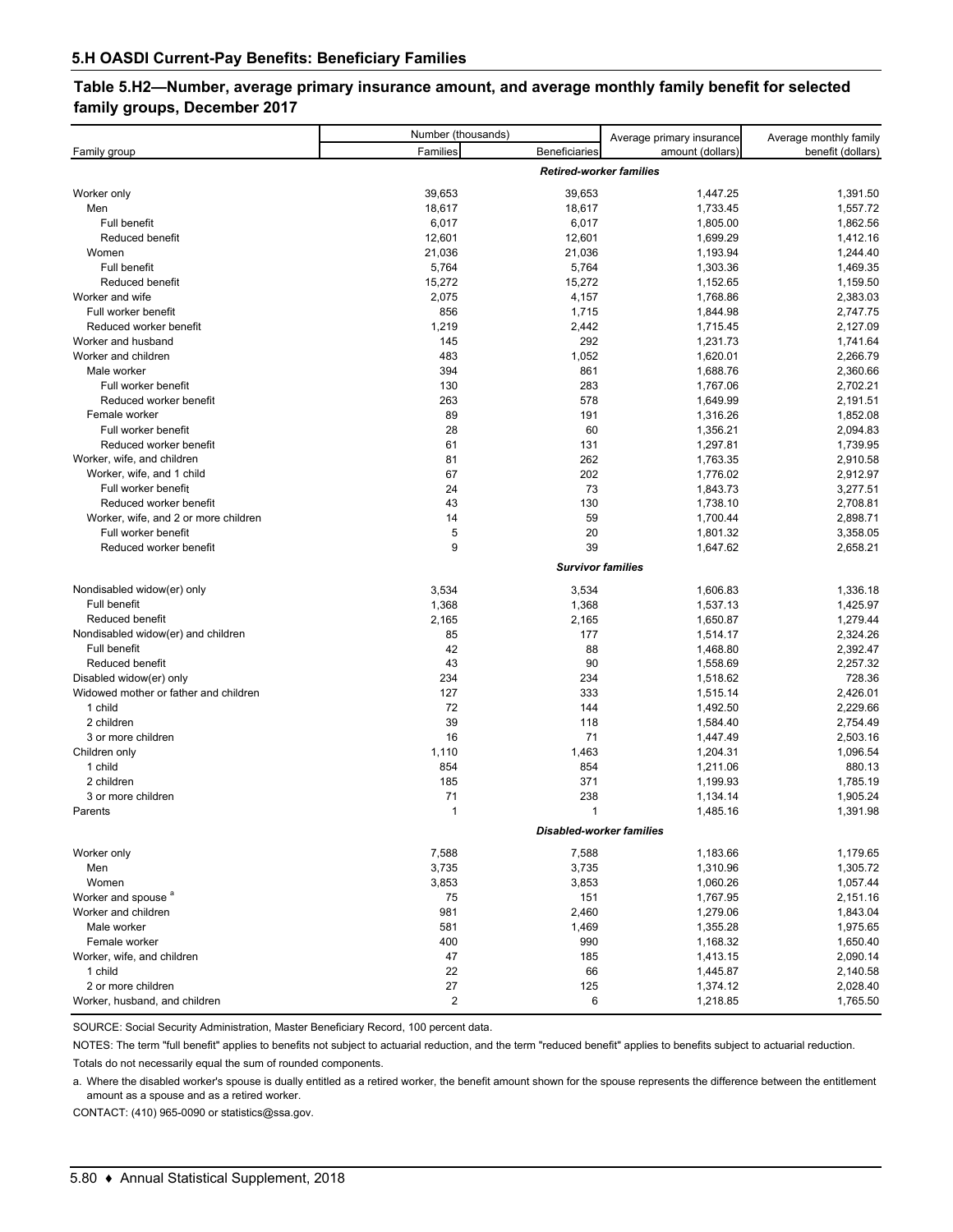## **Table 5.H3—Percentage distribution of retired-worker and disabled-worker families, by monthly benefit for selected family groups, December 2017**

|                                                  | Retired worker only |            |                    | Retired worker,<br>wife, and- |                       |                      |           | Disabled worker,<br>wife, and- |                       |  |
|--------------------------------------------------|---------------------|------------|--------------------|-------------------------------|-----------------------|----------------------|-----------|--------------------------------|-----------------------|--|
|                                                  |                     |            | Retired            |                               |                       | Disabled worker only |           |                                |                       |  |
| Monthly family benefit <sup>a</sup><br>(dollars) | Men                 | Women      | worker and<br>wife | 1 child                       | 2 or more<br>children | Men                  | Women     | 1 child                        | 2 or more<br>children |  |
| Total                                            |                     |            |                    |                               |                       |                      |           |                                |                       |  |
| Number                                           | 18,617,168          | 21,035,622 | 2,074,880          | 67,202                        | 13,534                | 3,734,935            | 3,852,872 | 21,149                         | 26,207                |  |
| Percent                                          | 100.0               | 100.0      | 100.0              | 100.0                         | 100.0                 | 100.0                | 100.0     | 100.0                          | 100.0                 |  |
| Less than 200.00                                 | 0.7                 | 0.8        | 0.5                | 0.1                           | (L)                   | 0.2                  | 0.3       | (L)                            | (L)                   |  |
| 200.00-249.90                                    | 0.6                 | 0.6        | 0.3                | 0.1                           | 0.1                   | 0.3                  | 0.6       | (L)                            | (L)                   |  |
| 250.00-299.90                                    | 0.7                 | 0.7        | 0.4                | 0.1                           | 0.1                   | 0.6                  | 1.0       | (L)                            | (L)                   |  |
| 300.00-349.90                                    | 0.8                 | 0.8        | 0.5                | 0.1                           | 0.1                   | 0.8                  | 1.3       | (L)                            | (L)                   |  |
| 350.00-399.90                                    | 0.8                 | 0.8        | 0.5                | 0.2                           | 0.1                   | 0.9                  | 1.6       | (L)                            | (L)                   |  |
| 400.00-449.90                                    | 0.7                 | 0.9        | 0.6                | 0.2                           | 0.2                   | 1.1                  | 1.9       | (L)                            | (L)                   |  |
| 450.00-499.90                                    | 0.7                 | 0.9        | 0.6                | 0.2                           | 0.3                   | 1.1                  | 2.0       | (L)                            | (L)                   |  |
|                                                  |                     |            |                    |                               |                       |                      |           |                                |                       |  |
| 500.00-549.90                                    | 0.7                 | 1.1        | 0.7                | 0.2                           | 0.4                   | 1.2                  | 2.2       | (L)                            | (L)                   |  |
| 550.00-599.90                                    | 1.0                 | 1.6        | 0.6                | 0.3                           | 0.4                   | 1.4                  | 2.3       | (L)                            | (L)                   |  |
| 600.00-649.90                                    | 1.2                 | 2.2        | 0.6                | 0.3                           | 0.4                   | 1.7                  | 2.7       | (L)                            | (L)                   |  |
| 650.00-699.90                                    | 1.3                 | 2.6        | 0.6                | 0.4                           | 0.4                   | 2.1                  | 3.2       | 0.1                            | 0.1                   |  |
| 700.00-749.90                                    | 1.4                 | 3.3        | 0.6                | 0.4                           | 0.4                   | 2.5                  | 3.9       | 0.2                            | 0.1                   |  |
| 750.00-799.90                                    | 1.5                 | 3.9        | 0.7                | 0.3                           | 0.4                   | 3.8                  | 6.3       | 0.4                            | 0.4                   |  |
| 800.00-849.90                                    | 1.6                 | 4.2        | 0.7                | 0.4                           | 0.5                   | 3.8                  | 6.1       | 0.9                            | 0.8                   |  |
| 850.00-899.90                                    | 1.7                 | 4.4        | 0.9                | 0.5                           | 0.4                   | 3.9                  | 5.8       | 0.9                            | 1.1                   |  |
| 900.00-949.90                                    | 1.7                 | 4.2        | 0.9                | 0.5                           | 0.7                   | 3.9                  | 5.5       | 1.0                            | 1.3                   |  |
| 950.00-999.90                                    | 1.8                 | 4.0        | 1.0                | 0.7                           | 0.9                   | 3.8                  | 5.2       | 1.2                            | 1.4                   |  |
| 1,000.00-1,049.90                                | 1.9                 | 3.8        | 1.1                | 0.8                           | 1.2                   | 3.8                  | 4.8       | 1.4                            | 1.6                   |  |
| 1,050.00-1,099.90                                | 2.0                 | 3.6        | 1.1                | 0.9                           | 1.1                   | 3.7                  | 4.4       | 1.3                            | 1.6                   |  |
| 1,100.00-1,149.90                                | 2.1                 | 3.5        | 1.1                | 1.0                           | 1.1                   | 3.7                  | 4.1       | 1.6                            | 1.8                   |  |
| 1,150.00-1,199.90                                | 2.2                 | 3.4        | 1.1                | 1.0                           | 1.3                   | 3.5                  | 3.7       | 1.6                            | 1.8                   |  |
| 1,200.00-1,249.90                                | 2.3                 | 3.3        | 1.1                | 1.0                           | 1.5                   | 3.4                  | 3.4       | 1.6                            | 1.8                   |  |
|                                                  |                     |            |                    |                               |                       |                      |           |                                |                       |  |
| 1,250.00-1,299.90                                | 2.5                 | 3.2        | 1.1                | 1.0                           | 1.5                   | 3.3                  | 3.0       | 1.6                            | 1.9                   |  |
| 1,300.00-1,349.90                                | 2.6                 | 3.2        | 1.0                | 0.9                           | 1.2                   | 3.2                  | 2.7       | 1.9                            | 2.1                   |  |
| 1,350.00-1,399.90                                | 2.8                 | 3.1        | 1.0                | 0.9                           | 1.1                   | 3.0                  | 2.4       | 1.9                            | 2.0                   |  |
| 1,400.00-1,449.90                                | 3.1                 | 3.0        | 1.0                | 0.8                           | 1.0                   | 2.9                  | 2.1       | 2.0                            | 2.1                   |  |
| 1,450.00-1,499.90                                | 3.3                 | 3.0        | 1.1                | 0.8                           | 1.0                   | 2.8                  | 1.9       | 2.0                            | 2.3                   |  |
| 1,500.00-1,549.90                                | 3.2                 | 2.8        | 1.1                | 0.8                           | 1.0                   | 2.6                  | 1.7       | 1.9                            | 2.2                   |  |
| 1,550.00-1,599.90                                | 3.6                 | 2.7        | 1.1                | 0.7                           | 0.9                   | 2.5                  | 1.5       | 2.0                            | 2.3                   |  |
| 1,600.00-1,649.90                                | 3.9                 | 2.6        | 1.1                | 0.7                           | 1.1                   | 2.3                  | 1.3       | 2.3                            | 2.5                   |  |
| 1,650.00-1,699.90                                | 3.9                 | 2.4        | 1.1                | 0.7                           | 1.0                   | 2.2                  | 1.2       | 3.0                            | 3.2                   |  |
| 1,700.00-1,749.90                                | 3.8                 | 2.2        | 1.2                | 0.8                           | 0.9                   | 2.0                  | 1.1       | 3.0                            | 3.4                   |  |
| 1,750.00-1,799.90                                | 3.7                 | 2.1        | 1.2                | 0.8                           | 0.9                   | 2.0                  | 1.0       | 2.8                            | 3.3                   |  |
| 1,800.00-1,849.90                                | 3.5                 | 1.8        | 1.2                | 0.9                           | 0.8                   | 1.8                  | 0.9       | 2.9                            | 3.7                   |  |
| 1,850.00-1,899.90                                | 3.1                 | 1.6        | 1.3                | 0.8                           | 1.0                   | 1.6                  | 0.8       | 2.8                            | 3.3                   |  |
| 1,900.00-1,949.90                                | 2.6                 | 1.4        | 1.3                | 0.8                           | 1.0                   | 1.5                  | 0.7       | 2.9                            | 3.2                   |  |
| 1,950.00-1,999.90                                | 2.4                 | 1.3        | 1.4                | 0.9                           | 0.9                   | 1.4                  | 0.6       | 2.7                            | 3.1                   |  |
| 2,000.00-2,049.90                                | 2.1                 | 1.1        | 1.5                | 0.9                           | 0.8                   | 1.3                  | 0.6       | 2.7                            | 2.9                   |  |
| 2,050.00-2,099.90                                | 2.1                 | 1.1        | 1.7                | 1.0                           | 0.9                   | 1.5                  | 0.6       | 2.4                            | 2.9                   |  |
| 2,100.00-2,149.90                                | 2.1                 | 1.0        | 1.9                | 0.9                           | 0.9                   | 1.7                  | 0.7       | 2.4                            | 2.6                   |  |
| 2,150.00-2,199.90                                | 1.9                 | 0.9        | 2.0                | 1.0                           | 0.9                   | 1.6                  | 0.6       | 2.5                            | 2.5                   |  |
| 2,200.00-2,249.90                                | 1.7                 | 0.7        | 2.0                | 1.0                           | 1.0                   | 1.4                  | 0.5       | 2.2                            | 2.0                   |  |
|                                                  |                     |            |                    |                               |                       |                      |           |                                |                       |  |

(Continued)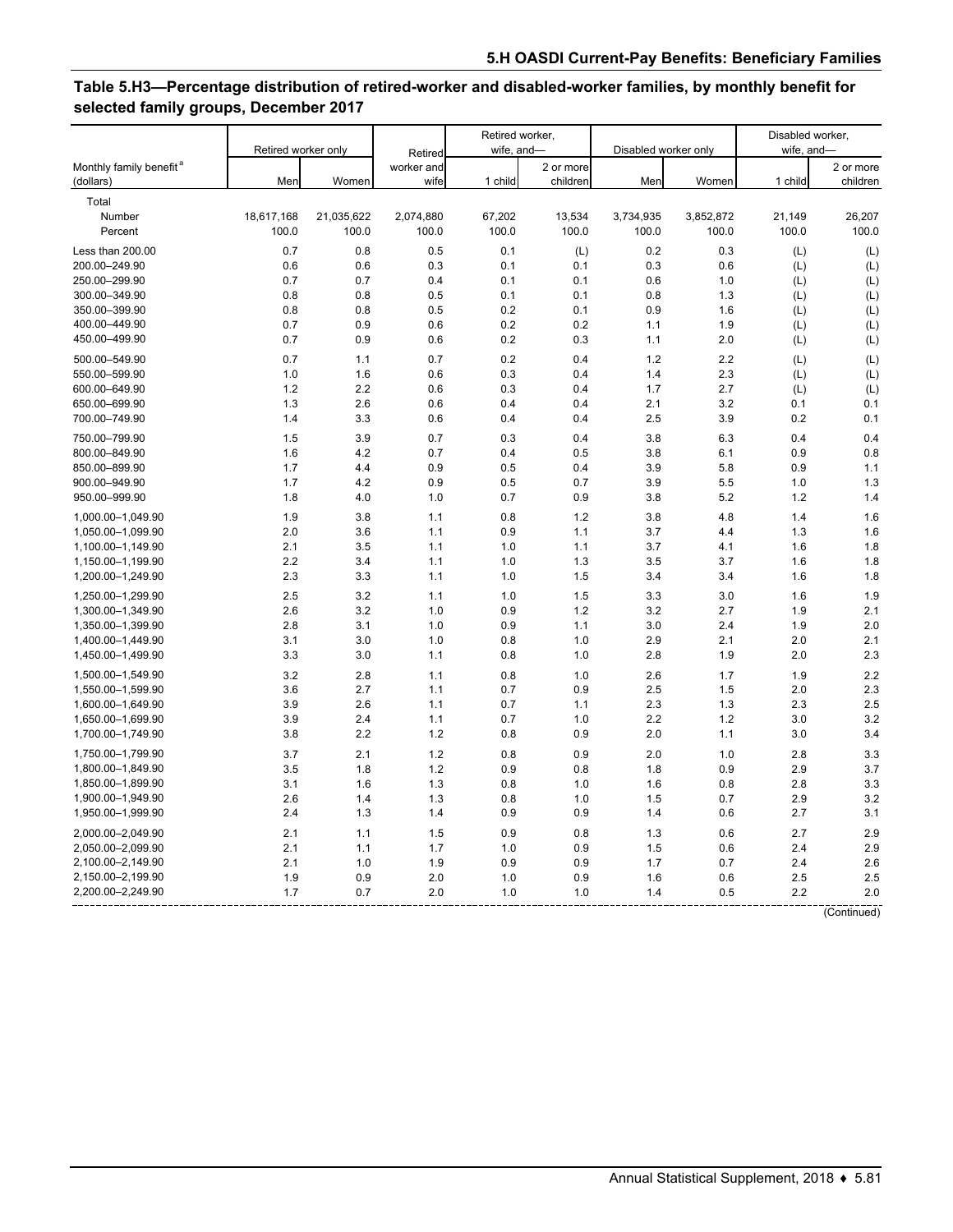## **Table 5.H3—Percentage distribution of retired-worker and disabled-worker families, by monthly benefit for selected family groups, December 2017—***Continued*

|                                                  | Retired worker only |          | Retired            | Retired worker,<br>wife, and- |                       | Disabled worker only |          | Disabled worker,<br>wife, and- |                       |  |
|--------------------------------------------------|---------------------|----------|--------------------|-------------------------------|-----------------------|----------------------|----------|--------------------------------|-----------------------|--|
| Monthly family benefit <sup>a</sup><br>(dollars) | Men                 | Women    | worker and<br>wife | 1 child                       | 2 or more<br>children | Men                  | Women    | 1 child                        | 2 or more<br>children |  |
| 2.250.00-2.299.90                                | 1.5                 | 0.6      | 2.0                | 1.0                           | 1.0                   | 1.2                  | 0.4      | 2.1                            | 2.3                   |  |
| 2,300.00-2,349.90                                | 1.4                 | 0.5      | 2.1                | 1.1                           | 1.0                   | 1.0                  | 0.3      | 2.0                            | 2.0                   |  |
| 2.350.00-2.399.90                                | 1.3                 | 0.5      | 2.2                | 1.2                           | 0.9                   | 0.8                  | 0.2      | 1.9                            | 1.9                   |  |
| 2,400.00-2,449.90                                | 1.1                 | 0.4      | 2.2                | 1.2                           | 1.1                   | 0.7                  | 0.2      | 1.6                            | 1.6                   |  |
| 2,450.00-2,499.90                                | 1.0                 | 0.3      | 2.2                | 1.3                           | 0.9                   | 0.6                  | 0.2      | 1.7                            | 1.4                   |  |
| 2,500.00-2,549.90                                | 0.9                 | 0.3      | 2.2                | 1.4                           | 1.3                   | 0.5                  | 0.1      | 1.6                            | 1.3                   |  |
| 2,550.00-2,599.90                                | 0.9                 | 0.2      | 2.2                | 1.5                           | 1.4                   | 0.4                  | 0.1      | 1.6                            | 1.3                   |  |
| 2,600.00-2,649.90                                | 0.8                 | 0.2      | 2.2                | 1.6                           | 1.3                   | 0.3                  | 0.1      | 1.5                            | 1.3                   |  |
| 2.650.00-2.699.90                                | 0.7                 | 0.2      | 2.2                | 1.7                           | 1.5                   | 0.3                  | 0.1      | 1.5                            | 1.2                   |  |
| 2.700.00-2.749.90                                | 0.7                 | 0.1      | 2.1                | 1.8                           | 1.5                   | 0.2                  | (L)      | 1.2                            | 1.1                   |  |
| 2.750.00-2.799.90                                | 0.4                 | 0.1      | 2.0                | 1.9                           | 1.7                   | 0.1                  | (L)      | 1.3                            | 1.0                   |  |
| 2.800.00-2.849.90                                | 0.2                 | 0.1      | 1.9                | 2.0                           | 1.6                   | (L)                  | (L)      | 1.1                            | 0.9                   |  |
| 2,850.00-2,899.90                                | 0.1                 | 0.1      | 1.8                | 2.0                           | 1.7                   | (L)                  | (L)      | 1.0                            | 0.8                   |  |
| 2.900.00-2.949.90                                | 0.1                 | 0.1      | 1.7                | 2.0                           | 1.6                   | (L)                  | (L)      | 1.0                            | 0.7                   |  |
| 2,950.00-2,999.90                                | 0.1                 | (L)      | 1.6                | 1.9                           | 1.6                   | (L)                  | (L)      | 1.0                            | 0.8                   |  |
| 3,000.00-3,049.90                                | 0.1                 | (L)      | 1.5                | 1.9                           | 1.6                   | (L)                  | (L)      | 0.9                            | 0.7                   |  |
| 3,050.00-3,099.90                                | 0.1                 | (L)      | 1.5                | 2.0                           | 1.5                   | (L)                  | (L)      | 1.0                            | 0.7                   |  |
| 3,100.00-3,149.90                                | 0.1                 | (L)      | 1.4                | 1.9                           | 1.4                   | (L)                  | (L)      | 1.1                            | 0.9                   |  |
| 3,150.00-3,199.90                                | 0.1                 | (L)      | 1.4                | 2.0                           | 1.8                   | (L)                  | (L)      | 1.2                            | 1.0                   |  |
| 3,200.00-3,249.90                                | 0.1                 | (L)      | 1.3                | 2.0                           | 1.7                   | (L)                  | (L)      | 1.2                            | 1.0                   |  |
| 3,250.00-3,299.90                                | 0.1                 | (L)      | 1.2                | 1.9                           | 1.8                   | (L)                  | (L)      | 1.0                            | 0.8                   |  |
| 3,300.00 or more                                 | 0.6                 | 0.1      | 18.5               | 38.1                          | 38.2                  | (L)                  | (L)      | 10.8                           | 7.5                   |  |
| Average monthly family<br>benefit (dollars)      | 1,557.72            | 1.244.40 | 2,383.03           | 2,912.97                      | 2,898.71              | 1,305.72             | 1,057.44 | 2,154.44                       | 2,038.25              |  |
|                                                  |                     |          |                    |                               |                       |                      |          |                                |                       |  |

SOURCE: Social Security Administration, Master Beneficiary Record, 100 percent data.

NOTES: Totals do not necessarily equal the sum of rounded components.

(L) = less than 0.05 percent.

a. Cases involving actuarial reduction may be represented in all benefit intervals for which values are shown.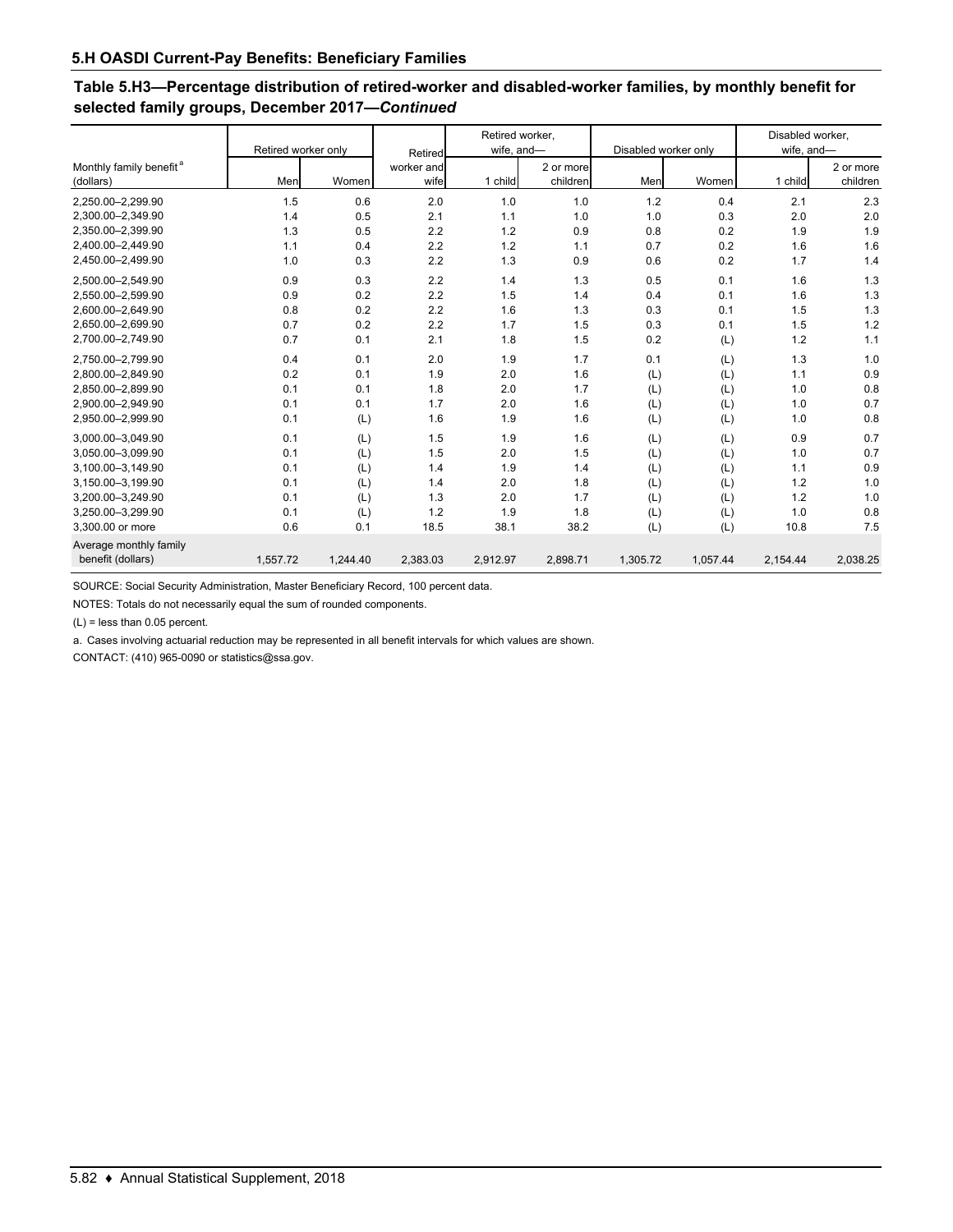# **Table 5.H4—Percentage distribution of survivor families, by monthly benefit for selected family groups, December 2017**

|                                        | Widowed mother or father and- |            |            | Children only | Widow only |            |             |            |
|----------------------------------------|-------------------------------|------------|------------|---------------|------------|------------|-------------|------------|
|                                        |                               |            | 3 or more  |               |            | 3 or more  |             |            |
| Monthly family benefit (dollars)       | 1 child                       | 2 children | children   | 1 child       | 2 children | children   | Nondisabled | Disabled   |
| Total                                  |                               |            |            |               |            |            |             |            |
| Number                                 | 71,740                        | 39,117     | 16,038     | 854,154       | 185,486    | 70,616     | 3,421,285   | 215,469    |
| Percent                                | 100.0                         | 100.0      | 100.0      | 100.0         | 100.0      | 100.0      | 100.0       | 100.0      |
| Less than 200.00                       | 0.1                           | (L)        | (L)        | 2.3           | 0.1        | (L)        | 0.8         | 8.7        |
| 200.00-249.90                          | 0.1                           | (L)        | (L)        | 1.5           | 0.1        | 0.1        | 0.4         | 3.3        |
| 250.00-299.90                          | 0.1                           | 0.1        | 0.1        | 1.7           | 0.3        | 0.3        | 0.5         | 3.6        |
| 300.00-349.90                          | 0.2                           | 0.1        | 0.2        | 1.9           | 0.5        | 0.6        | 0.7         | 4.0        |
| 350.00-399.90                          | 0.2                           | 0.2        | 0.2        | 1.9           | 0.7        | 0.9        | 0.7         | 3.9        |
| 400.00-449.90                          | 0.3                           | 0.2        | 0.3        | 3.9           | 0.8        | 1.0        | 0.8         | 4.0        |
| 450.00-499.90                          | 0.3                           | 0.3        | 0.4        | 3.0           | 1.0        | 1.1        | 0.9         | 4.1        |
| 500.00-549.90                          | 0.3                           | 0.3        | 0.4        | 3.3           | 1.0        | 1.2        | 1.2         | 4.3        |
| 550.00-599.90                          | 0.3                           | 0.3        | 0.5        | 5.1           | 1.0        | 1.1        | 1.4         | 4.9        |
| 600.00-649.90                          | 0.4                           | 0.2        | 0.5        | 5.7           | 1.1        | 1.3        | 1.6         | 4.8        |
| 650.00-699.90                          | 0.5                           | 0.4        | 0.5        | 5.5           | 1.3        | 1.3        | 1.8         | 4.7        |
| 700.00-749.90                          | 0.5                           | 0.3        | 0.5        | 5.2           | 1.2        | 1.2        | 1.9         | 4.4        |
| 750.00-799.90                          | 0.5                           | 0.4        | 0.5        | 5.3           | 1.2        | 1.4        | 2.0         | 4.3        |
| 800.00-849.90                          | 0.5                           | 0.4        | 0.7        | 4.9           | 1.2        | 1.4        | 2.2         | 4.2        |
| 850.00-899.90                          | 0.6                           | 0.4        | 0.6        | 5.1           | 1.3        | 1.3        | 2.3         | 3.9        |
| 900.00-949.90                          | 0.6                           | 0.4        | 0.6        | 4.7           | 1.3        | 1.5        | 2.5         | 3.7        |
| 950.00-999.90                          | 0.7                           | 0.4        | 0.8        | 4.3           | 1.4        | 1.4        | 2.7         | 3.3        |
| 1,000.00-1,049.90                      | 0.7                           | 0.5        | 0.6        | 4.1           | 1.4        | 1.5        | 2.8         | 3.1        |
| 1,050.00-1,099.90                      | 0.8                           | 0.6        | 0.7        | 3.7           | 1.4        | 1.4        | 3.0         | 2.8        |
| 1,100.00-1,149.90                      | 1.2                           | 0.8        | $1.2$      | 3.4           | 2.3        | 2.3        | 3.3         | 2.5        |
| 1,150.00-1,199.90                      | 1.6                           | 1.2        | 1.8        | 3.3           | 3.1        | 3.3        | 3.5         | 2.2        |
| 1,200.00-1,249.90                      | 1.9                           | 1.4        | 2.3        | 3.0           | 3.4        | 3.8        | 3.9         | 2.0        |
|                                        |                               |            |            |               |            |            |             |            |
| 1,250.00-1,299.90                      | 1.8                           | 1.5        | 2.2        | 2.6           | 3.4        | 3.8        | 4.3         | 1.8        |
| 1,300.00-1,349.90                      | 1.9                           | 1.5        | 2.6        | 2.5           | 3.4        | 3.6        | 4.3         | 1.5        |
| 1,350.00-1,399.90                      | 1.9<br>2.0                    | 1.6<br>1.7 | 2.3<br>2.2 | 1.9<br>1.5    | 3.2        | 3.4<br>3.2 | 4.2         | 1.3<br>1.1 |
| 1,400.00-1,449.90<br>1,450.00-1,499.90 | 2.1                           | 1.6        | 2.1        | 1.2           | 3.0<br>2.9 | 2.8        | 4.2<br>4.4  | 1.2        |
|                                        |                               |            |            |               |            |            |             |            |
| 1,500.00-1,549.90                      | 2.2                           | 1.7        | 2.2        | 1.0           | 2.8        | 3.0        | 4.3         | 1.4        |
| 1,550.00-1,599.90                      | 2.3                           | 1.5        | 2.1        | 1.1           | 2.8        | 2.5        | 3.9         | 1.2        |
| 1,600.00-1,649.90                      | 2.2                           | 1.2        | 1.8        | 1.1           | 2.6        | 1.8        | 3.5         | 1.0        |
| 1,650.00-1,699.90                      | 2.4                           | 1.2        | 1.4        | 0.9           | 2.5        | 1.6        | 3.3         | 0.8        |
| 1,700.00-1,749.90                      | 2.3                           | 1.2        | 1.5        | 0.7           | 2.4        | 1.4        | 3.1         | 0.6        |
| 1,750.00-1,799.90                      | 2.3                           | 1.2        | 1.3        | 0.6           | 2.3        | 1.3        | 3.0         | 0.5        |
| 1,800.00-1,849.90                      | 2.4                           | 1.2        | 1.3        | 0.5           | 2.2        | 1.4        | 2.6         | 0.4        |
| 1,850.00-1,899.90                      | 2.2                           | 1.2        | 1.2        | 0.4           | 2.1        | 1.3        | 2.2         | 0.3        |
| 1,900.00-1,949.90                      | 2.2                           | 1.2        | 1.3        | 0.4           | 2.0        | 1.3        | 1.8         | 0.2        |
| 1,950.00-1,999.90                      | 2.3                           | 1.3        | 1.1        | 0.3           | 1.9        | 1.3        | 1.5         | 0.1        |
| 2,000.00-2,049.90                      | 2.3                           | 1.3        | 1.2        | 0.2           | 1.8        | 1.2        | 1.3         | (L)        |
| 2,050.00-2,099.90                      | 2.2                           | 1.2        | 1.4        | 0.1           | 1.7        | 1.1        | 1.1         | (L)        |
| 2,100.00-2,149.90                      | 2.1                           | 1.4        | 1.3        | 0.1           | 1.6        | 1.2        | 1.0         | (L)        |
| 2,150.00-2,199.90                      | 2.1                           | 1.3        | 1.2        | (L)           | 1.5        | 1.2        | 0.8         | (L)        |
| 2,200.00-2,249.90                      | 1.9                           | 1.3        | 1.3        | (L)           | 1.5        | 1.0        | 0.7         | (L)        |

(Continued)